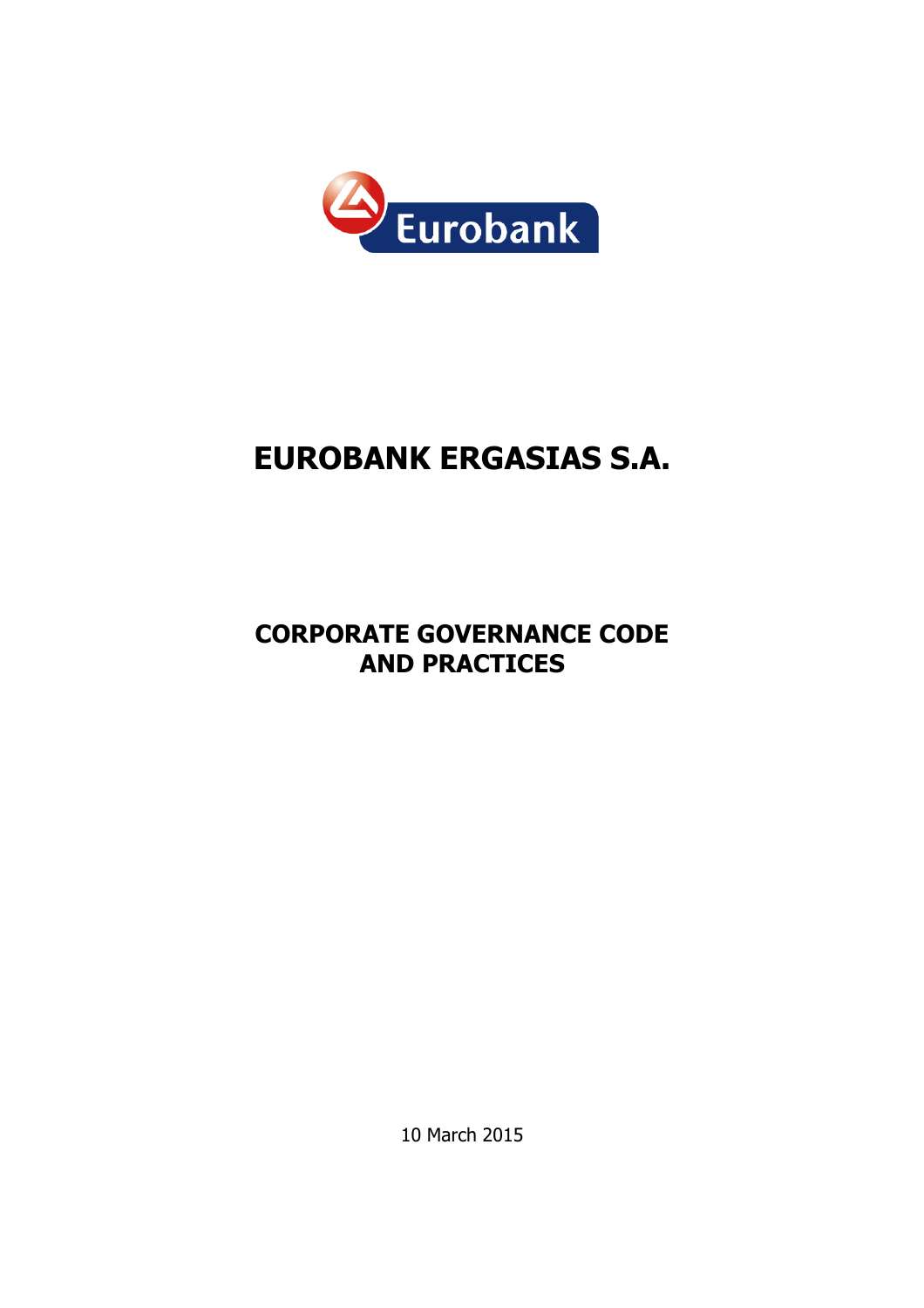

# **TABLE OF CONTENTS**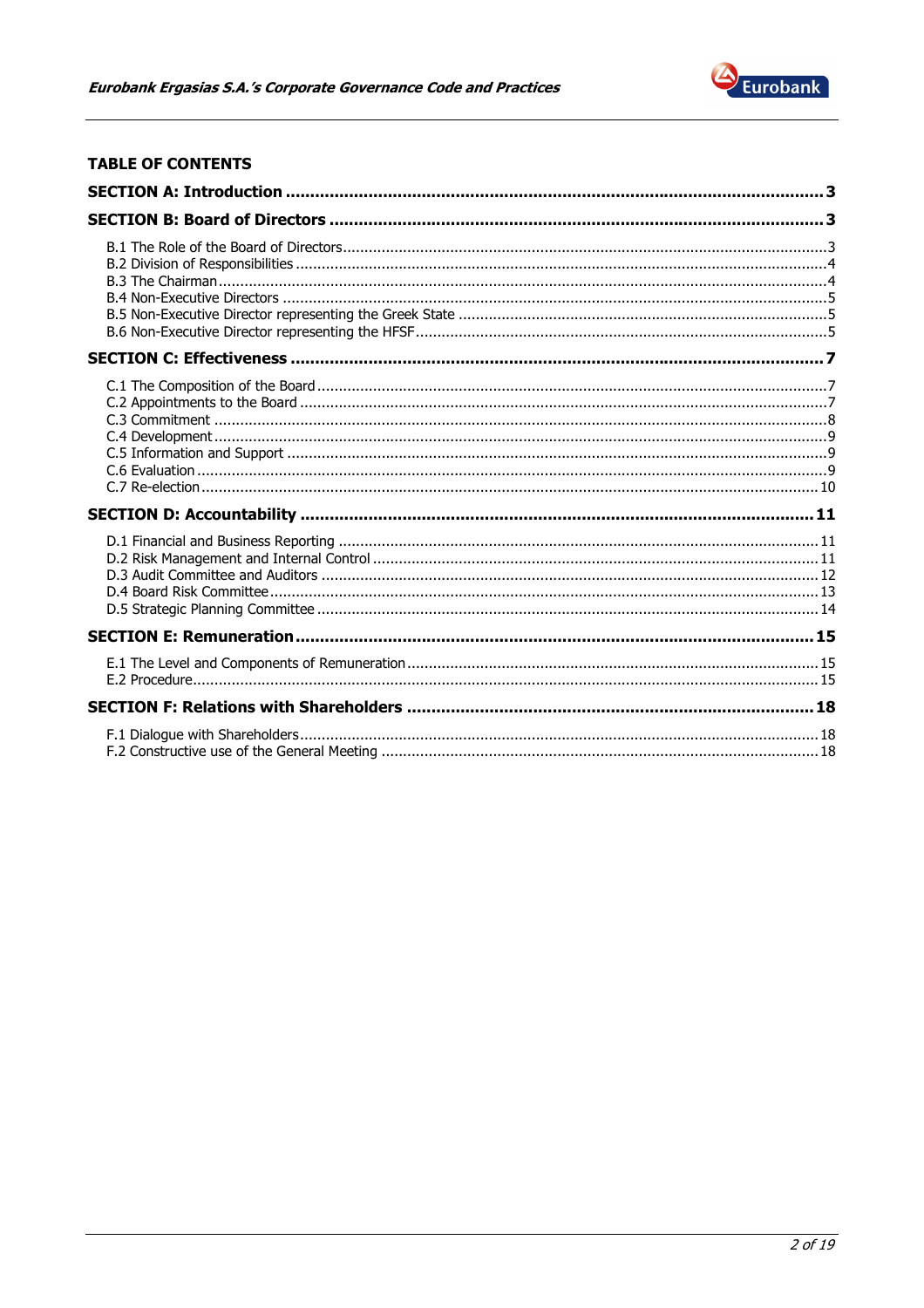

# SECTION A: Introduction

The Corporate Governance Code and Practices (the Code) describes the main corporate governance principles and practices adopted by Eurobank Ergasias SA (the Bank) and its subsidiaries (collectively Eurobank or the Group). The Code is in compliance with the Greek legislation and is based on the international best practices on corporate governance as well as the Bank's contractual obligations with the Hellenic Financial Stability Fund (HFSF), focusing on the sustainable success of Eurobank over the longer term.

The Code is approved by the Board of Directors. The responsibility for ensuring the Code is up-to-date rests with the Group Corporate Governance. The Board, following clearance by the Audit Committee, reviews and approves the contents of the Code once a year.

# SECTION B: Board of Directors

# B.1 The Role of the Board of Directors

#### Main Principle

The Bank is headed by a Board which is collectively responsible for the long-term success of the Bank. The Board exercises its responsibilities effectively and in accordance with the Greek legislation, international best practices and the Bank's contractual obligations with HFSF.

The Board of Directors' (Board) role is to provide entrepreneurial leadership of the Group within a framework of prudent and effective controls which enables risk to be assessed and managed. The Board sets the Group's strategic aims, ensures that the necessary financial and human resources are in place for the Group to meet its objectives and reviews management performance. The Board sets the Group's values and standards and ensures that its obligations to its shareholders and others are understood and met. All Directors must act in what they consider to be the best interests of the Group, consistent with their statutory duties.

#### Practice

B.1.1 According to the Bank's Articles of Association, the Board may consist of three (3) to twenty (20) members, while, under the Relationship Framework Agreement (RFA) between the Bank and the HFSF, this range has been specifically set to be between seven (7) and fifteen (15) members (including the representatives of the Greek State and the HFSF) and the number of the Board members must be odd. In addition, the majority of its members should be Non-Executives with at least half of them to be independent. The Board should include at least two (2) Executive members. Executive Directors have responsibility for the day-to-day management and control of Eurobank. Non-Executive Directors are responsible for the overall promotion and safeguarding of Eurobank's interests.

The principal duties and responsibilities of the Board are to:

- review, guide, and approve the strategy of Eurobank, major plans of action, risk policy, annual budgets, business and restructuring plans, set performance objectives, monitor performance, oversee and approve major capital expenditures, acquisitions, divestitures and formation of new entities including creation of special purpose vehicles
- review and approve at least annually Eurobank's risk strategy and risk appetite
- receive and discuss at least on a quarterly basis comprehensive risk reports covering all the main risks and providing an overview of the key changes in the Bank's risk profile versus risk targets and risk appetite
- develop and deliver the objectives in the agreed restructuring plan under recapitalization Law 3864/2010 and for taking any action necessary to that effect
- provide oversight to senior management
- approve Eurobank's corporate governance practices and corporate values and monitor their effectiveness making changes as needed
- oversee the appropriateness and the implementation of the Bank's policies and procedures regarding the lending decisions and the pricing of loans or other commercial policies within the normal course of business or operations
- select, compensate, monitor and, when necessary, replace key executives and oversee succession planning
- align key executive and board remuneration with the longer term interests of Eurobank and its shareholders
- ensure a formal and transparent board nomination and election process
- monitor, manage and approve where required potential conflicts of interest of management, board members and shareholders, including misuse of corporate assets and abuse in related party transactions.
- ensure that a clearly defined policy governing relations with connected borrowers exists and oversee its implementation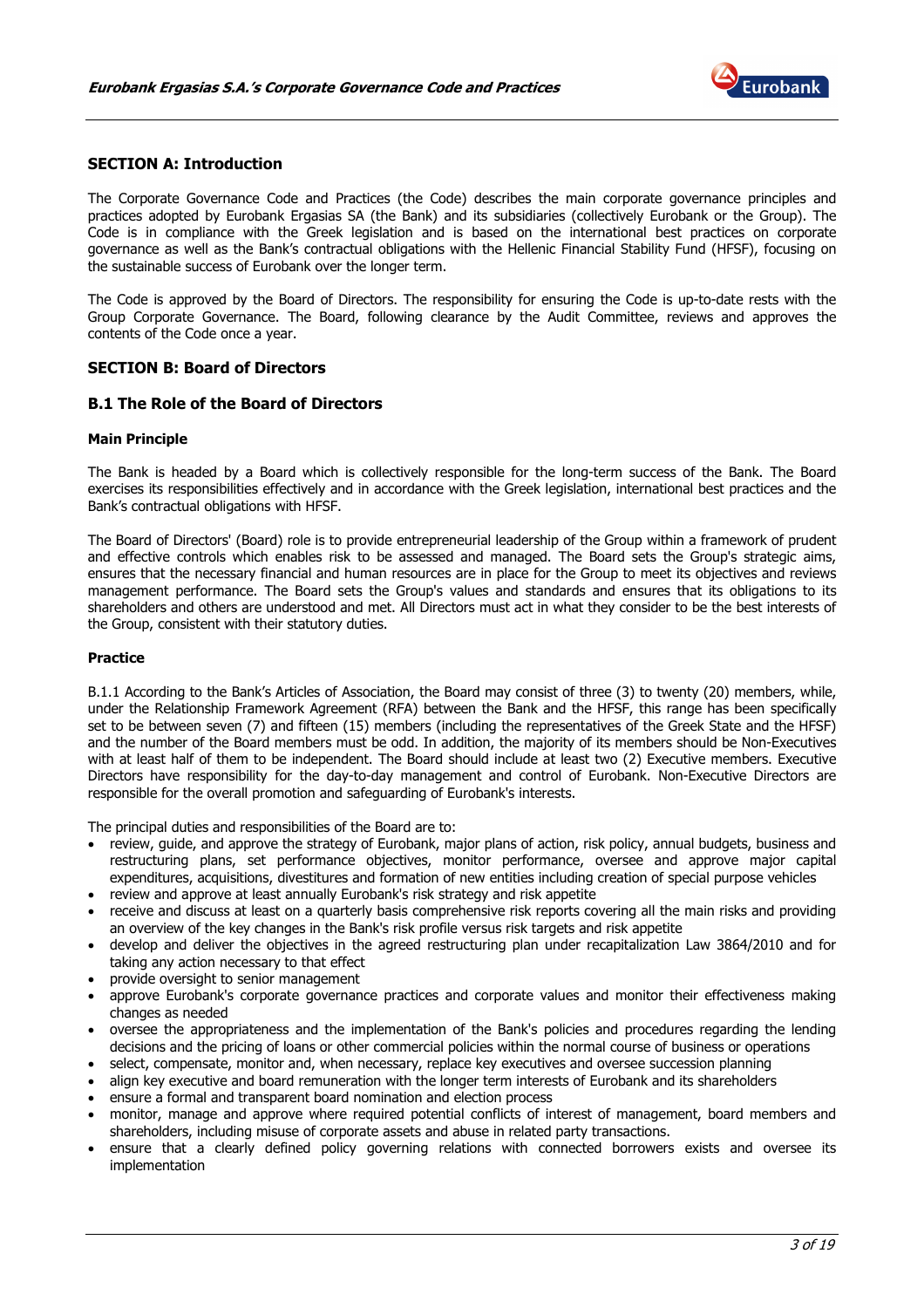

- ensure the integrity of Eurobank's accounting and financial reporting systems, including the independent audit, and that appropriate systems of control are in place, in particular, systems for risk management, financial and operational control, and compliance with the law and relevant standards
- oversee the process of disclosure and communications.

The Board, according to its Articles of Association, may assign the exercise of the whole or part of its powers to one or more persons, members of the Board or not, employees of the Bank or third parties, by determining the extent of the assigned powers. Assignment of its powers for decisions regarding IAS 24 "related party transactions" is not permitted under local legislation.

The Board meets regularly every quarter and on an ad hoc basis given at least three (3) working days' notice. Submissions to the Board are circulated together with the agenda. Board Meetings minutes are kept by the Secretary of the Board, are approved at subsequent Board Meetings and signed by all Directors present.

B.1.2 The Board delegates some of its responsibilities to the Risk, Audit, Remuneration, Nomination and Strategic Planning Committees, assesses their performance, and approves their mandate and composition. The structure of the Board and Board Committees' membership as well as the members who are appointed as the risk and financial/audit experts are fully described in Eurobank's Annual Directors' Report which also sets out the number of meetings, of the Board and its Committees and overall attendance by Directors. The Board Committees' main Terms of Reference and their composition are available on the Bank's website.

B.1.3 Eurobank has arranged appropriate insurance cover in respect of legal action against its Directors.

#### B.2 Division of Responsibilities

#### Main Principle

There is a clear division of responsibilities at the head of Eurobank between the proper operation of the Board and the day-to-day management and control of Eurobank business. No one individual has unfettered powers of decision.

#### Practice

B.2.1 The roles of Chairman and Chief Executive Officer (CEO) are not exercised by the same person. The division of responsibilities between the Chairman and CEO are clearly established and set out in Eurobank's Internal Control Manual which is approved by the Audit Committee.

## B.3 The Chairman

#### Main Principle

The Chairman is responsible for leadership of the Board ensuring its effectiveness on all aspects of its role, overseeing its proper operation.

The Chairman should always be a Non-Executive Director and should not serve as Chairman of either the Risk or Audit Committees.

Following decision by the relevant corporate bodies, the Chairman is appointed in the Board Committees. Additionally, the Chairman attends, as required, Management Committees as established by the CEO.

The Chairman is responsible for setting the Board's agenda and ensuring that adequate time is available for discussion of all agenda items, in particular strategic issues. He promotes a culture of openness and debate by facilitating the effective contribution of Non-Executive Directors in particular and ensuring constructive relations between Executive and Non-Executive Directors. In addition, he ensures that the Directors receive accurate, timely and clear information. The Chairman is also responsible for continuous and clear communication with the representatives of the Ministry of Finance and the HFSF. Finally, the Chairman is available should private shareholders raise any issues.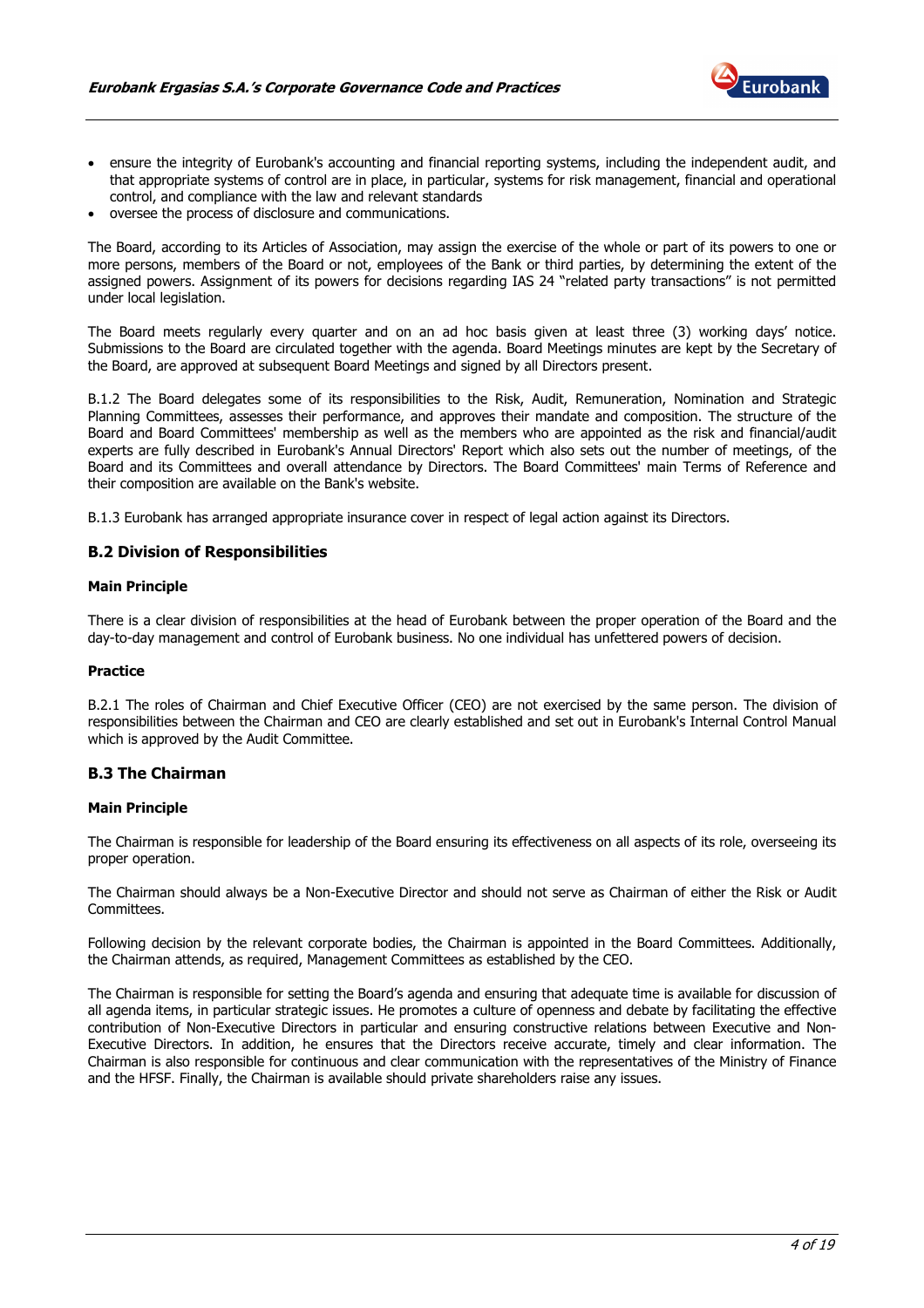

# B.4 Non-Executive Directors

#### Main Principle

Non-Executive Directors are responsible for the overall promotion and safeguarding of Eurobank's interests. The main duties of the Non-Executive Directors performed either within the Board or through Board committees, are to:

- constructively challenge and contribute to the development of strategy
- monitor the reporting of performance
- scrutinise the performance of management in meeting agreed goals and objectives
- ensure that financial information is accurate and that financial controls and systems of risk management are robust and defensible
- determine the appropriate level of remuneration of Executive Directors
- have a prime role in appointing and, where necessary, removing Executive Directors and in succession planning
- support executives in their leadership of the business while monitoring their conduct
- approve, maintain and oversee the implementation of the remuneration policy both at Bank and Group level (see also par. E.2.1).

#### Practice

B.4.1 Where they considered it necessary, the Independent Non-Executive Directors should submit, to the ordinary or extraordinary Shareholders' General Meetings of Eurobank, their own reports on a specific subject, either individually or together.

#### B.5 Non-Executive Director representing the Greek State

#### Main Principle

Eurobank participates in the Greek State program to support liquidity in the Greek economy under Law 3723/2008. Following the Bank's accession to the provisions of Law 3723/2008 for the participation of the Bank to the Greek State Bank Support Program, a share capital increase with the issuance of 345,500,000 non-voting preference shares took place. The entire share capital increase was covered by the Greek State through the contribution of equal value government bonds.

#### Rights under L. 3723/2008

The preference shares confer upon the Greek State the following privileges:

- 1. the right to collect a fixed return as specified in par. 3. article 1, Law 3723/2008, as in force and in article 5 of the Bank's Articles of Association
- 2. the right to vote in the Special Meeting of preferred shareholders in the circumstances provided by Law 2190/1920
- 3. the right to appoint to the Board of Directors its representative
- 4. The right to preferential reimbursement, in priority to all other shareholders and pari passu with the HFSF, from the proceeds of the Bank's liquidation, in the event the Bank is liquidated.

The Greek State representative has the right to:

- 1. veto (i) resolutions of strategic character; (ii) resolutions which materially alter the legal or financial situation of the Bank and require approval by the General Meeting of the ordinary shareholders; or (iii) resolutions related to the distribution of dividends and the remuneration policy concerning the Board members and the Bank's general managers and their deputies, pursuant to a relevant decision of the Minister of Finance or in the event such representative considers that the resolution may jeopardise the interests of the Bank's depositors or materially affect the solvency and the orderly operation of the Bank
- 2. attend the General Meeting of the ordinary shareholders and veto the discussion and resolutions of the abovementioned issues
- 3. have free access to the Bank's books and records for the purposes of Law 3723/2008.

#### B.6 Non-Executive Director representing the HFSF

#### Main Principle

In the context of the recapitalization of the Bank under Law 3864/2010, the HFSF has appointed one (1) representative to the Board (Representative) as a Non-Executive member whose rights derive from Law 3864/2010 and the RFA signed between the Bank and HFSF according to the provisions of the aforementioned Law.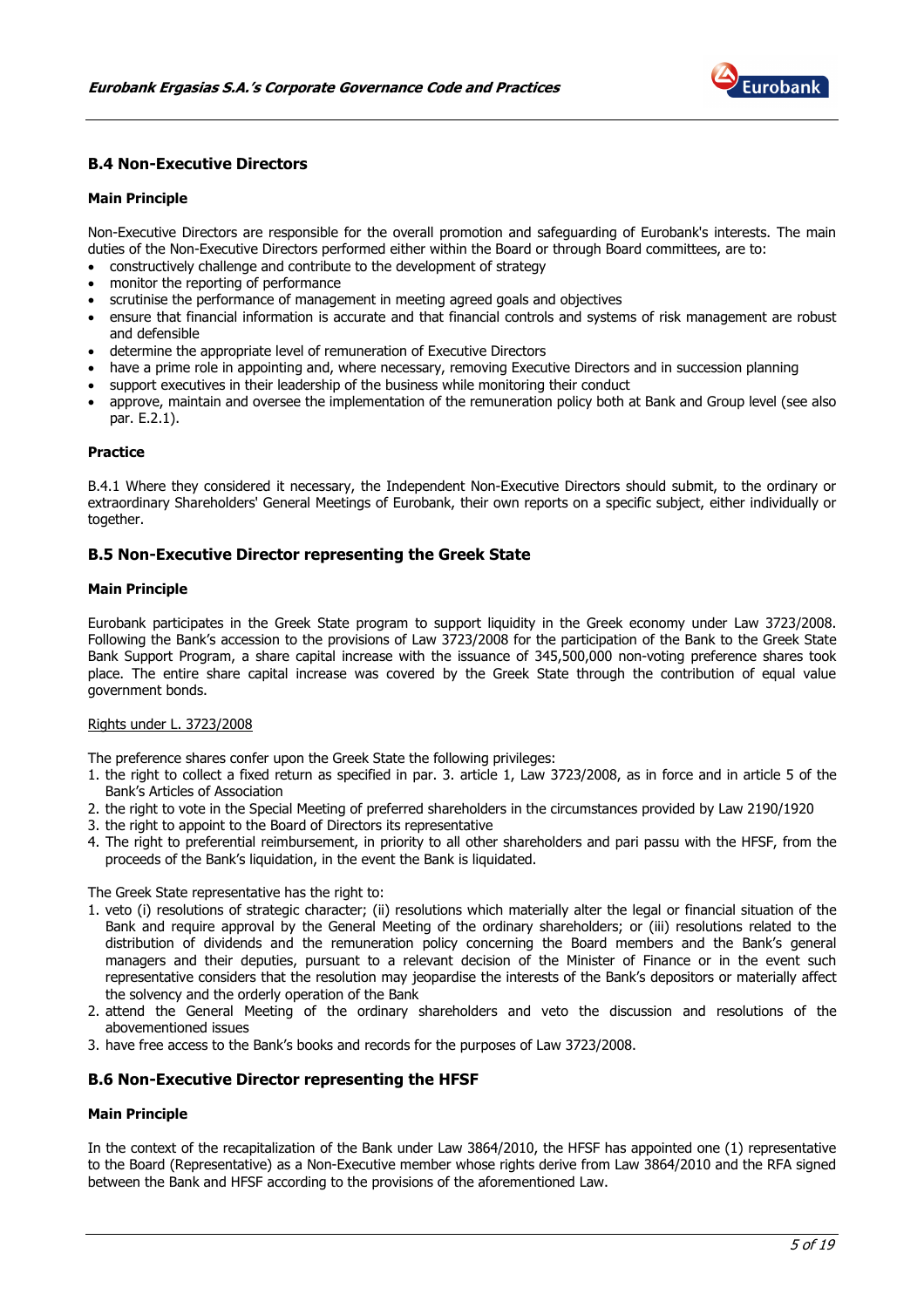

The RFA regulates, among others, (i) the Bank's corporate governance, (ii) the development and approval of the Bank's restructuring plan, (iii) the material obligations deriving from the restructuring plan and the switch of voting rights, (iv) the monitoring of the implementation of the restructuring plan and the Bank's ensuing risk profile and (v) the significant matters requiring the HFSF's consent.

The RFA and applicable Law 3864/2010 do not preclude, reduce or impair the Bank's management to continue to determine independently, among others, the Bank's commercial strategy and policy in compliance with the restructuring plan and the decisions on the day-to-day operations.

#### Rights under L. 3864/2010

HFSF has:

- restricted voting rights in the Bank's General Meetings; under this framework, the HFSF casts its votes in the General Meetings only for decisions concerning the amendment of the Bank's Articles of Association, including the increase or reduction of the capital or the corresponding authorization to the Board, the mergers, divisions, conversions, revivals, extension of term or dissolution of the Bank, the transfer of assets (including the sale of subsidiaries), or any other issue requiring increased majority as provided for in the company Law 2190/1920
- the right to participate in the Board of Directors, through up to two (2) representatives designated as additional Board members
- the right to preferential satisfaction from the proceeds of liquidation over all other shareholders (in case the Bank enters into liquidation) together with the Greek State as of preference shareholder under Law 3723/2008.

HFSF's representative has the right to:

- request the convocation of the Shareholders' General Meeting within shortened deadlines
- request the convocation of the Board of Directors
- veto any resolution of the Board (i) related to dividend distributions, remuneration policy of Board members, general and deputy general managers (ii) which may jeopardise depositors' interests or materially affect liquidity, solvency or, in general, the prudent and orderly operation of the Bank (such as business strategy and asset/liability management etc.) or (iii) concerning corporate actions resulting in the amendment of the Bank's Articles of Association, including the increase or reduction of the capital or the corresponding authorization to the Board, the mergers, divisions, conversions, revivals, extension of term or dissolution of the Bank, the transfer of assets (including the sale of subsidiaries), or any other issue requiring increased majority as provided for in the company Law 2190/1920 which may materially impact HFSF's participation in the Bank's share capital
- request the postponement of a Board meeting for up to three (3) business days so as to receive HFSF Executive Board's instructions, following consultation with the Bank of Greece
- have free access to the Bank's books and records for the purposes of law 3864/2010, with advisers of his choice
- approve the Chief Financial Officer (CFO) of the Bank.

In exercising these rights, the HFSF representative should take into account the business autonomy of the Bank.

#### Rights under RFA (additional to the rights provided for in L. 3864/2010)

HFSF has the right to:

• perform an annual overall evaluation of the Board and of the Audit, Risk, Remuneration, and Nomination Board Committees and to submit its recommendations to the Board and the respective Board Committees for the purpose of identifying weaknesses and improving working methods and work effectiveness.

HFSF's representative has the right to:

- participate in the Audit, Risk, Remuneration and Nomination Committees
- request the convocation of the aforementioned Board Committees to which he participates
- include items on the agendas of the General Meetings, the Board and the aforementioned Board Committees meetings.

Finally, the Bank is obliged to receive HFSF's prior written consent for all material matters defined in the RFA, which, amongst others, are the Bank's restructuring plan provided for in Law 3864/2010 and the material corporate actions (i.e. share capital increases, mergers etc.), to the extent these are not included in the approved restructuring plan of the Bank.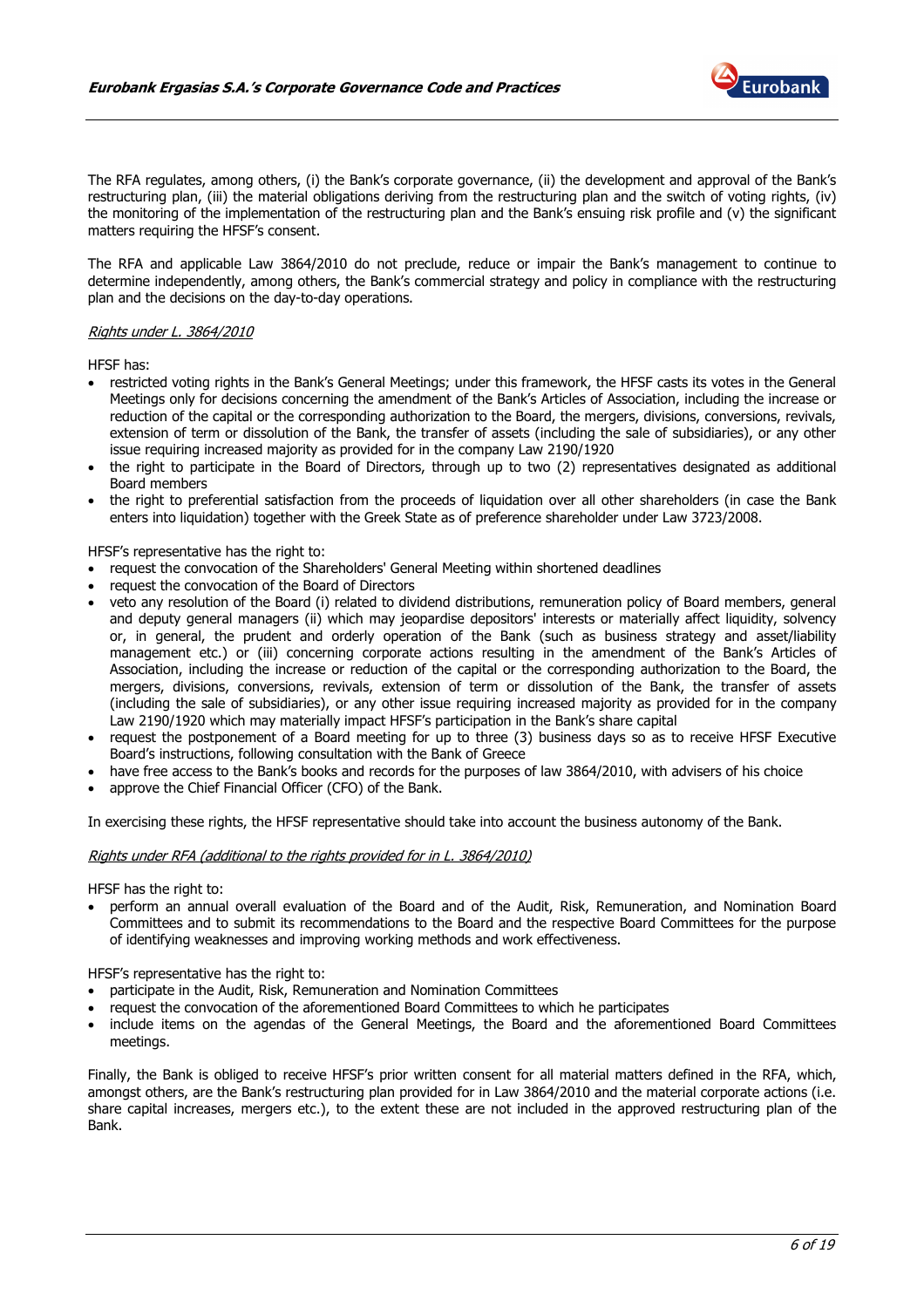

# SECTION C: Effectiveness

#### C.1 The Composition of the Board

#### Main Principle

The Eurobank Board and its Committees have the appropriate balance of skills, experience, independence and knowledge to enable them to discharge their respective duties and responsibilities effectively.

The Board has a sufficient size ensuring that the requirements of the business can be met; changes to the Board's composition and its Committees can be managed without undue disruption. Decisions are taken following discussions which exhaust the issues to the satisfaction of all Directors present.

The Board in deciding chairmanship and membership of its Committees ensures membership's refreshment and that no undue reliance is placed on particular individuals.

No one other than the Committee Chairman and members is entitled to be present at a meeting of the Risk, Nomination, Audit, or Remuneration Committee, but others may attend at the invitation of the Committee.

As of 22 February 2013, the Monitoring Trustee appointed by the European Commission (DG Competition) may attend any meeting.

#### Practice

C.1.1 The General Meeting appoints the Board members, and determines their term of office.

C.1.2 Eurobank presents in the annual financial report the Board membership, identifying each Independent Non-Executive Director. The Nomination Committee and/or the full Board considers which members qualify as Independent Non-Executive Directors and in this consideration apply independence criteria, focusing on substance rather than form. The independence criteria considered are those under local regulations (L.3016/2002) and European Commission's recommendation 2005/162/EC. Subsequently, the Nomination Committee recommends to the Board the Independent Non-Executive Directors' appointment.

The Nomination Committee is also responsible to review semi-annually the independence of Non-Executive Directors and make recommendations to the Board with regard to any changes. The review of the independence of the Non-Executive Board members should be documented as appropriate.

#### C.2 Appointments to the Board

#### Main Principle

Eurobank has a formal, rigorous and transparent procedure for the appointment of new Directors to the Board that is carried out by the Nomination Committee. The Nomination Committee identifies and recommends, for the approval of the Board, or the General Meeting, where required, candidates as members of the Board (including existing Board members at the conclusion of their specified term of office) and properly considers issues related to succession planning and in particular satisfies itself that plans are in place related to the succession planning of key management personnel.

#### Practice

C.2.1 The Nomination Committee's members should not exceed 40% (rounded to the nearest integer) of total Board members with a minimum of three (3) members. The Nomination Committee's members are appointed biennially by the Board taking into consideration the legal and regulatory framework. All members of the Nomination Committee should be Non-Executive, while the Chairman should be Independent Non-Executive. One (1) of the members should be the HFSF representative.

C.2.2 The Committee is in quorum and meets validly when half of its members plus one (1) are present or represented (fractions, if any, are not counted), provided that no less than three (3) members are present. The Committee's resolutions require a majority vote. In case of a tie of votes, the Chairman has the casting vote.

C.2.3 The Nomination Committee, at least annually, has the responsibility to assess the structure, size and composition of the Board and make recommendations to the Board with regard to any changes. No individual is present when his/her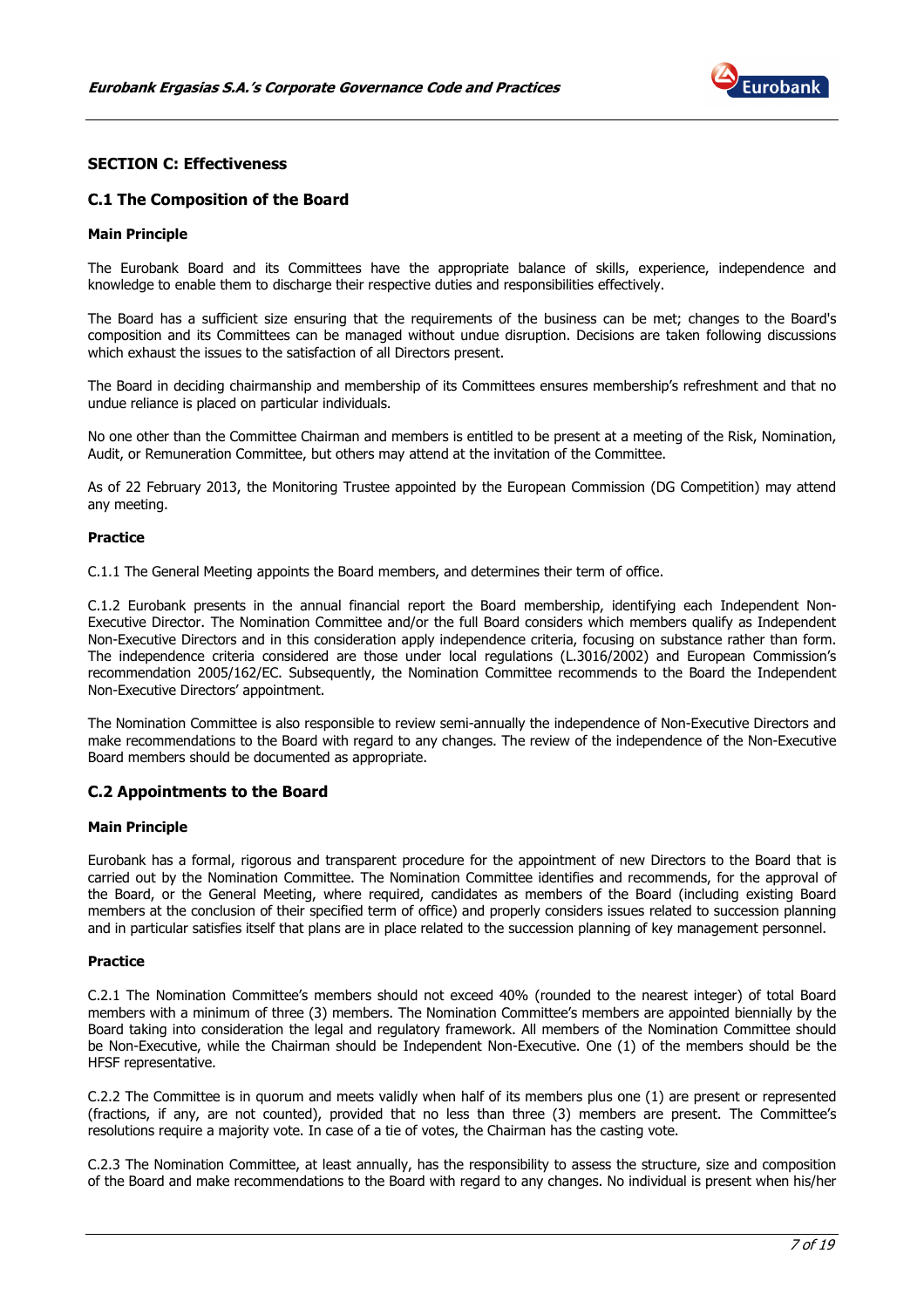

own succession is being considered. At least once every two (2) years the Committee reviews its own performance and terms of reference. Any changes in the terms of reference are submitted to the Board for approval.

C.2.4 The Nomination Committee evaluates the knowledge, skills and experience and assesses the time commitment expected and in the light of this evaluation, prepares a description of the role and capabilities required for a particular appointment.

The Nomination Committee reviews regularly and approves the Board Nominees' selection criteria policy and it also identifies and recommends, for the approval of the Board or the General Meeting the members of the Audit Committee and the Risk Committee.

Moreover, the Nomination Committee ratifies the appointment of key management personnel, excluding the Heads of Group Internal Audit and Compliance & Regulatory Requests who are appointed by the Audit Committee and the Chief Risk Officer who is appointed by the Risk Committee, following in both cases consultation with the Nomination Committee. Specifically, the appointment of the Chief Financial Officer is subject to HFSF's representative(s) approval.

Additionally, the Nomination Committee decides on a target for the representation of the underrepresented gender in the Board and prepares a policy on how to meet this target.

The Nomination Committee, also, ratifies the composition and members of the Committees established by the CEO.

Furthermore, the Nomination Committee is informed on the selection of candidates as members of the Board of Directors of Group's significant subsidiaries, prior to their election.

C.2.5 The Nomination Committee recommends to the Board, to propose to the General Meeting for approval, the members to be designated as independent Non-Executive Directors.

C.2.6 Eurobank's Directors Report, in its Corporate Governance Statement, describes Nomination Committee's work during the previous year.

#### C.3 Commitment

#### Main Principle

All Eurobank Directors allocate sufficient time to undertake the role to which they have been appointed.

#### Practice

C.3.1 The Chairman dedicates appropriate time to fulfil his duties to the Board.

C.3.2 When the Nomination Committee recommends candidates to fill Board vacancies it ensures that they have sufficient time to meet what is expected of them.

Annually, the Nomination Committee, reports to the Board of Directors' other significant commitments and directorships outside the Bank's Group.

C.3.3 Non-Executive Directors are committed to devoting significant time to the Board.

The Nomination Committee monitors semi-annually the attendance of the Directors to the Board and its Committees and assesses the need for escalation to the Board.

C.3.4 Directors are entitled to manage their own affairs in privacy. However, their work must be carried out in an environment which is free from any suggestion of improper influence. Those providing information must be confident that it will be properly handled and conflicts of interest must be identified immediately and be properly managed. In general, the application /examination of the conflict of interest principle must be based on substance rather than form. Directors must take steps to ensure that any conflict of interest which they may be subject to does not affect a decision taken by the Bank.

Directors, beyond their legal obligations, are therefore expected to inform the Chairperson of the Nomination Committee for any personal or business interests which might influence their judgment or which could be perceived to do so.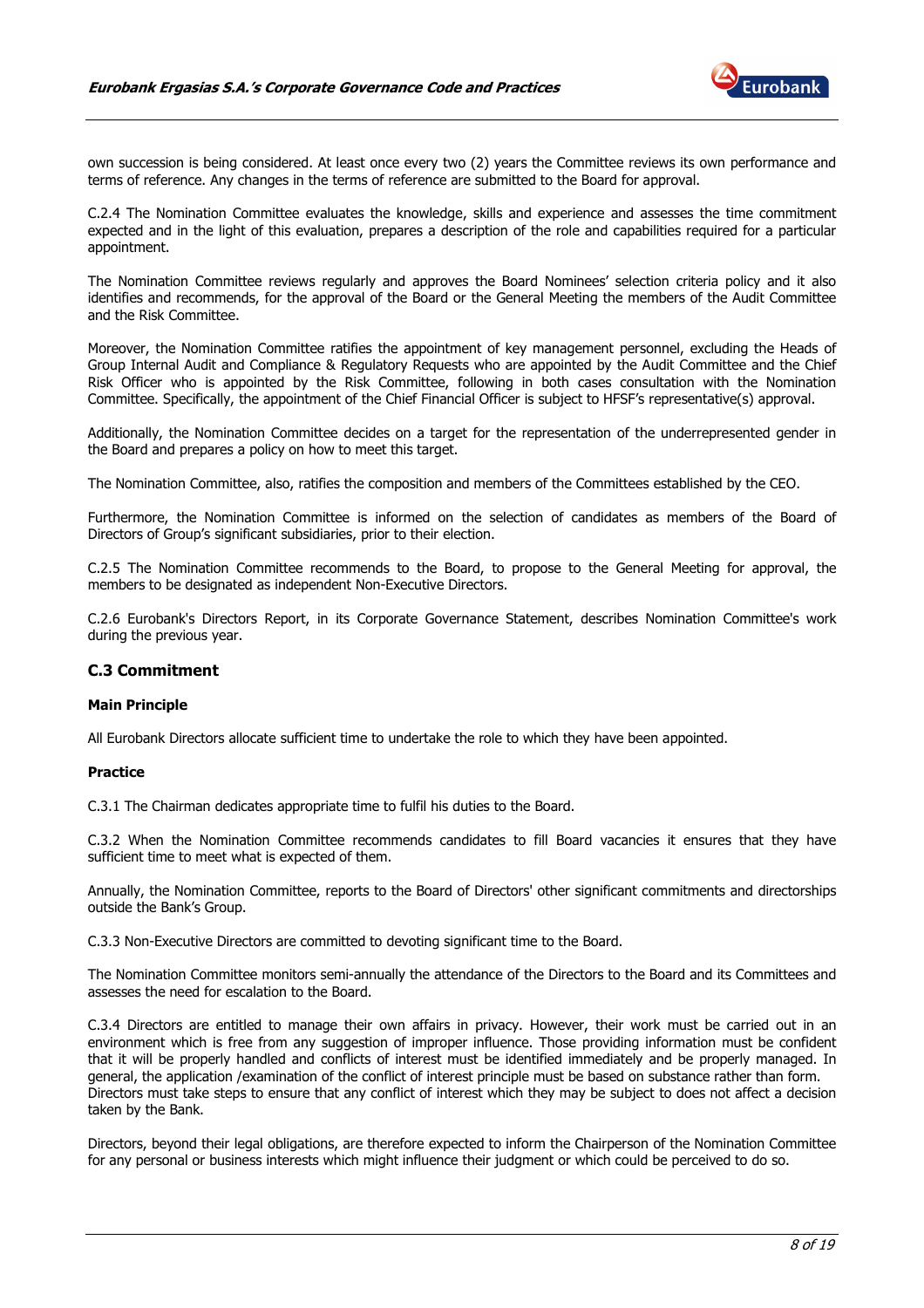

C.3.5 The Directors shall not hold more than one (1) of the following combinations of directorships at the same time: a) one (1) executive directorship with two (2) non-executive directorships;

b) four (4) non-executive directorships.

Bank of Greece as the competent authority may authorize Board members to hold one additional non-executive directorship.

# C.4 Development

#### Main Principle

All Eurobank Directors receive a formal induction on joining the Board and regularly update and refresh their skills and knowledge.

#### Practice

C.4.1 All Directors on appointment receive a full and formal update on Eurobank business and strategy along with information about their obligations under the local regulations and the Board's procedures. The Chairman attends Management Committees as required and ensures that Directors receive necessary updates on the Bank's activities on an on-going basis.

#### C.5 Information and Support

#### Main Principle

The Board is supplied in a timely manner with information in a form and of a quality appropriate to enable it to discharge its duties.

Under the direction of the Chairman, the Board's Secretary's responsibilities include ensuring good information flows within the Board and its Committees and between senior management and Non-Executive Directors, as well as facilitating induction and assisting with professional development as required.

#### Practice

C.5.1 The Chairman, through the Secretary to the Board or the Office of the (CEO), ensures that the Directors receive accurate, timely and clear information. Management has an obligation to provide such information and Directors seek clarifications or amplification where necessary.

C.5.2 The Secretary of the Board and Group Corporate Governance advise the Board on all governance matters.

C.5.3 The Board ensures that Directors, especially Non-Executive, have access to independent professional advice at the Group's expense where they judge it necessary to discharge their responsibilities as Directors. Committees are provided with sufficient resources to undertake their duties and are empowered to seek independent, professional advice whenever required.

C.5.4 All Eurobank Directors have access to the advice and services of the Company Secretary, who is responsible to the Board for ensuring that Board procedures are complied with. Both the appointment and removal of the Board Secretary are matters for the Board as a whole.

#### C.6 Evaluation

# Main Principle

The Nomination Committee undertakes annually a formal evaluation of the Board's performance.

#### Practice

C.6.1 The Nomination Committee undertakes, annually a performance evaluation of the Board, assessing the, knowledge, skills and experience of individual Directors and of the Board collectively and reports to the Board accordingly. The Board acts on the results of the evaluation by recognising the strengths and addressing the weaknesses. Additionally, the Board takes note of the self-evaluation reports of the Board Committees.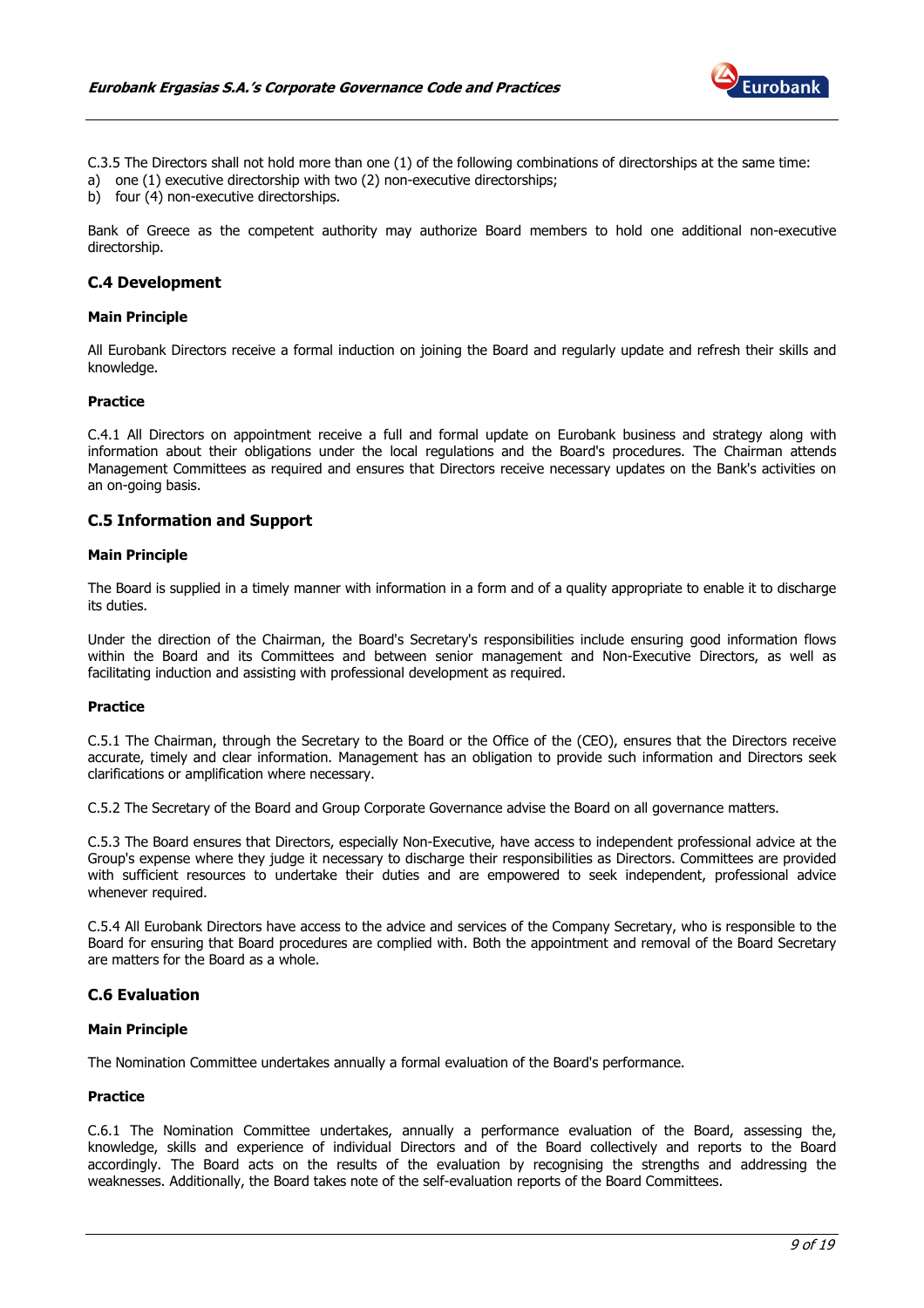

# C.7 Re-election

# Main Principle

The Eurobank Annual General Meeting (AGM) appoints the whole Board at the same AGM and its term expires on the date of the AGM three (3) years later.

#### Practice

C.7.1 The Nomination Committee recommends to the Board the reappointment of Directors at the conclusion of term of office and the appointment of any Board vacancies and the Board puts to the General Meeting for election for a specified term. Biographical details and any other relevant information are provided on the Bank's website to enable shareholders to take an informed decision on their election.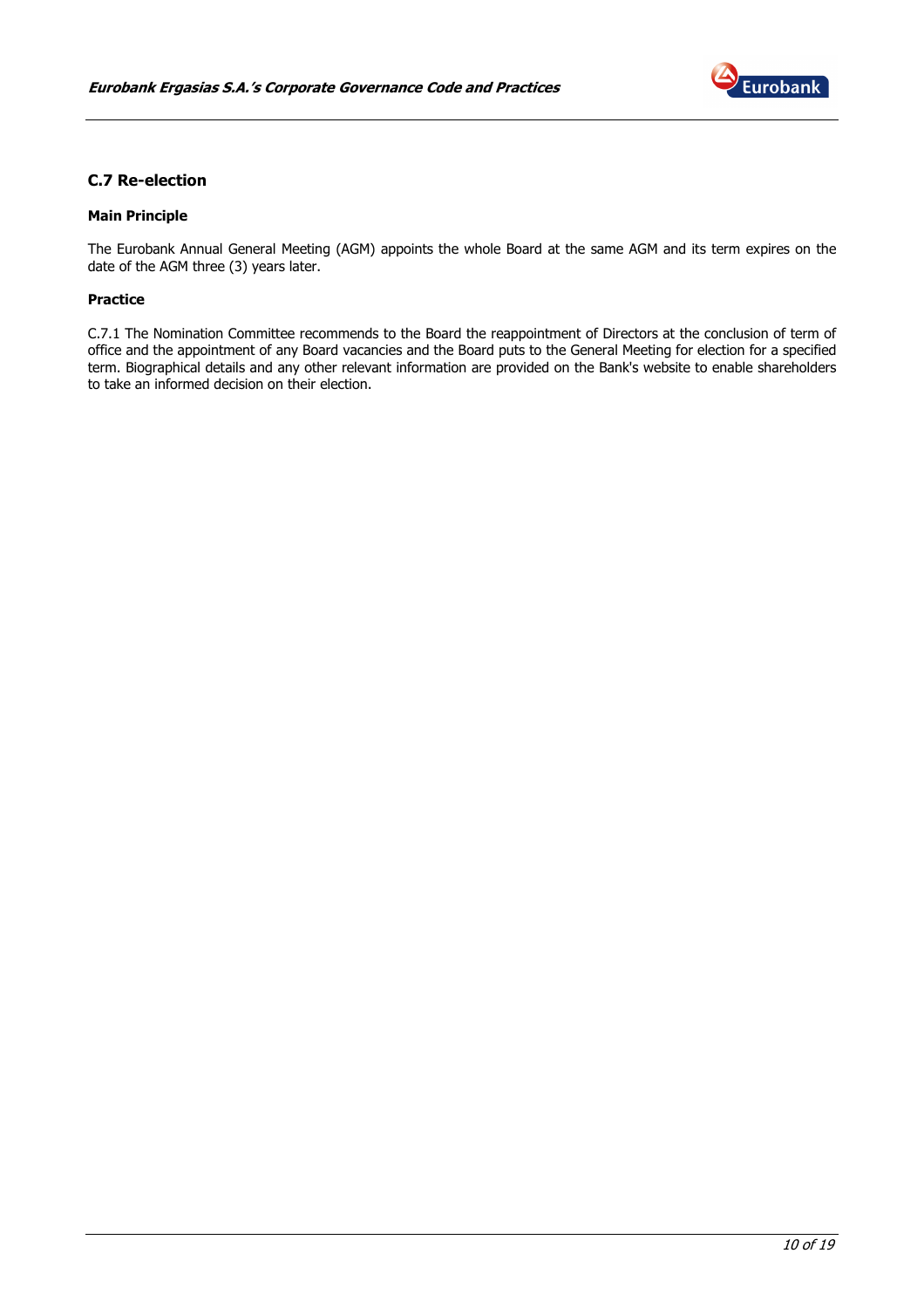

# SECTION D: Accountability

#### D.1 Financial and Business Reporting

#### Main Principle

The Directors present a fair, balanced, detailed and understandable assessment of Eurobank's position and prospects.

The Board's responsibility to present a fair, balanced and understandable assessment extends to interim and other pricesensitive public reports and reports to regulators as well as to information required to be presented by statutory requirements.

The Board establishes arrangements that enable it to ensure that the information presented is fair, balanced and understandable.

#### Practice

D.1.1 The Directors provide a statement regarding the compliance of annual and semi-annual financial statements with applicable accounting standards and the fair presentation of financial position and results of Eurobank. In addition, the annual report of the Directors includes a fair review of the development, the performance and the position of the Bank and the Group, together with a description of the principal risks and uncertainties they face.

Furthermore, the auditors provide a statement regarding their reporting responsibilities on the financial statements.

D.1.2 The Executive Directors of the Group provide all stakeholders on a quarterly basis a presentation of financial results and an analysis of performance highlights. The Board provides, through its annual and semi-annual reports, financial results review, business outlook and risks, going concern considerations, as well as any other relevant information to stakeholders required by applicable laws and corporate governance standards.

#### D.2 Risk Management and Internal Control

#### Main Principle

The Board approves strategic risk management decisions (e.g. risk appetite, balance sheet profile and risk management structure) and monitors the quantitative and qualitative aspects of all market, credit, liquidity and operational risks.

The Board determines annually the nature and extent of the significant risks it considers appropriate for the Bank to take in achieving its strategic objectives and determines the capital required to support the risk profile of its balance sheet and its business operations going forward. It has also established a system of internal controls that is based on international best practice and is designed to provide reasonable assurance regarding the achievement of objectives in the following categories:

- efficient and effective operations
- reliability and completeness of financial and management information
- compliance with applicable laws and regulations.

#### Practice

D.2.1 The Eurobank Board has delegated its Risk Management and Internal Control responsibilities to the Risk and Audit Committees who report to the Board on a regular basis.

D.2.2 The Risk and Audit Committees following preparation/approval and submission to the Board, submit to the Bank of Greece the following documents:

- Internal Audit's annual assessment of the systems of internal control
- Audit Committee's annual report on the evaluation of Internal Audit's assessment of the systems of internal controls and
- Risk Committee's Risk Management Annual Report

and is informed on Compliance's annual assessment of regulatory compliance policies.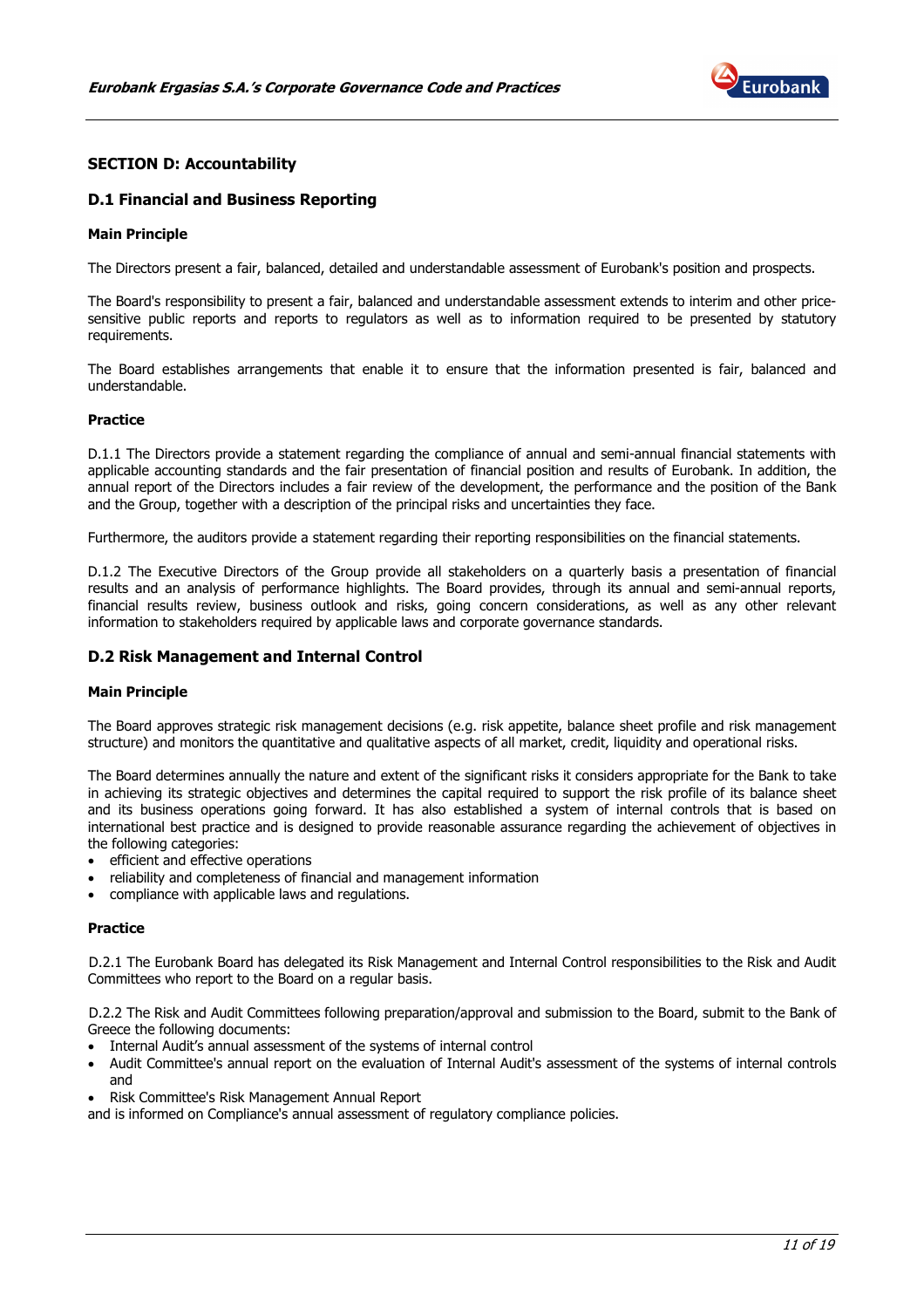

# D.3 Audit Committee and Auditors

#### Main Principle

The primary function of the Audit Committee is to assist the Board of Directors in discharging its oversight responsibilities primarily relating to:

- the review of the adequacy of the Internal Control and Risk Management systems and the compliance with rules and regulations monitoring process
- the review of the financial reporting process and satisfaction as to the integrity of the Bank's Financial Statements.
- the External Auditors' selection, performance and independence
- the effectiveness and performance of the Internal Audit function and of the Compliance function.

#### Practice

D.3.1 The General Meeting upon proposal by the Board appoints the Audit Committee members, for a term of three (3) years with the option to renew their appointment for five (5) more terms. The Audit Committee members should not exceed 40% (rounded in the nearest integer) of the total BoD members with a minimum of three (3) members. All its members should be Non-Executive, 75% of whom should be Independent. One (1) of the members should be the HFSF Representative. The Chairman of the Audit Committee, an Independent Non-Executive Director, has extensive knowledge and experience in accounting and auditing issues and should not serve as a Chairman to the Board's Risk Committee.

D.3.2 The Audit Committee's meeting is effective when at least two (2) members participate. The Chairman or the Vice Chairman must be one (1) of the participating members. The Audit Committee resolutions require a majority vote. In case of a tie of votes, the Chairman has the casting vote. The Board is informed whenever a decision of the Audit Committee is not reached unanimously.

D.3.3 The main role and responsibilities of the Audit Committee as set out in its written terms of reference which provide details on the purpose, organisation, authority, duties and responsibilities and relationship with external auditors, are to:

- review the financial statements to be published, including significant financial reporting judgements contained in them
- review the internal control and risk management systems and the compliance with rules and regulations process
- monitor and review the effectiveness of the internal audit and compliance functions
- make recommendations to the Board, for it to put to the shareholders for their approval in General Meeting, in relation to the appointment, remuneration and terms of engagement of the external auditor
- review and monitor the effectiveness of the audit process, taking into consideration relevant professional and regulatory requirements
- ensure periodic tendering of the Bank's external auditor
- develop and implement policy on the engagement of the external auditor to supply non-audit services taking into account relevant ethical guidance regarding the provision of non-audit services by the external audit firm
- consider any issues pertaining to the external auditors' independence and objectivity (including the provision of nonaudit services), to communicate the result to the Board and to recommend, appropriate action. In doing so, the Committee receives annual confirmation from the external auditors regarding their independence.

Eurobank's Directors Report in its Corporate Governance Statement describes the main terms of reference of the Audit Committee and how it has discharged its responsibilities.

D.3.4 The Audit Committee recommends to the Board the approval of the Financial Statements and Annual report, following review, analysis and discussion with Management and with external auditors.

D.3.5 The Audit Committee assesses the confidential procedures established by Management for employees to submit complaints and comments regarding compliance with the applicable-legislation, internal regulations and proper practices (whistle blowing). Care is taken to ensure the protection of the whistle-blower.

D.3.6 The Audit Committee:

- ensures that the Internal Audit and Compliance functions are independent, adequately organized, have unrestricted access to any pertinent information and operate efficiently and effectively
- proposes to the Board the appointment, replacement or dismissal of the Internal Audit Director and Head of Compliance & Regulatory Requests Division and periodically assesses their performance and remuneration together with the Remuneration Committee
- approves the Terms of Reference and Annual Plans of the Internal Audit and Compliance functions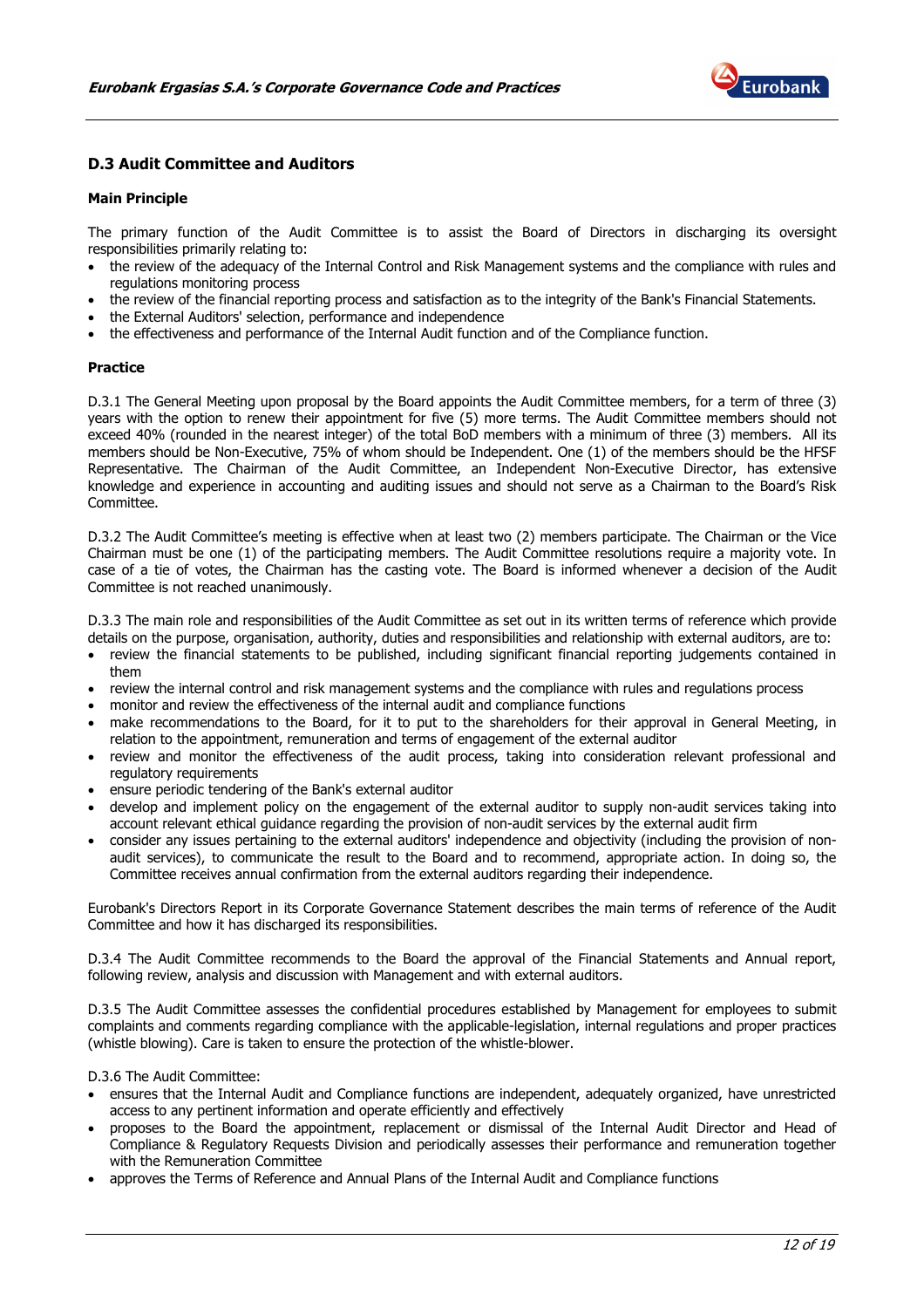

• has primary responsibility for making a recommendation on the appointment, reappointment and removal of the external auditor. For this purpose the Audit Committee puts in periodic tender the Group's auditors, at least once every four (4) years, and the tendering process takes place two (2) calendar years (cooling off period) prior to their appointment by the General Meeting in order to provide the auditing firms with sufficient time to safeguard their independence.

D.3.7 Eurobank's Directors Report, in its Corporate Governance Statement, provides an overview of the Audit Committee's work in discharging its responsibilities during the previous year, including the Committee's work in relation to the financial statements, the effectiveness of the external audit process and the objectivity and independence of Eurobank's external auditors.

# D.4 Board Risk Committee

#### Main Principle

The Board Risk Committee (BRC) approves strategic risk management decisions (e.g. risk appetite, balance sheet profile and risk management structure) and is in charge of monitoring the quantitative and qualitative aspects of all market, credit, liquidity and operational risks.

#### Practice

D.4.1 The Board Risk Committee members are appointed by the Board for a term of three (3) years with an option to renew their appointment for three (3) more times. The BRC members should not exceed 40% (rounded to the nearest integer) of the total BoD members with a minimum of three (3) members. All BRC members should be Non-Executive while at least one third (1/3) of the members (rounded to the nearest integer) should be Independent Non-Executive. One (1) member should be the HFSF representative. The Chairman of the BRC should not also serve as the Chairman of the Board's Audit Committee and should be Non-Executive with a solid experience in commercial banking and preferably risk and capital management, as well as, be familiar with local and international regulatory framework.

D.4.2 Quorum requires the majority of BRC members to be in attendance. The Chairman must be one of the participating members. The BRC resolutions require a majority vote. In case of a tie of votes, the Chairman has the casting vote. The Board is informed whenever a decision of the BRC is not reached unanimously.

D.4.3 The main role and responsibilities of the Board Risk Committee as set out in its written terms of reference which provide details on the purpose, organization, authority, duties and responsibility, are to:

- ensure that Bank has a well-defined Group risk strategy and risk appetite. The risk appetite should be articulated via a set of quantitative and qualitative statements for specific risk categories, including specific tolerance levels (by portfolio, sector, geography, credit rating etc.)
- review and recommend to the Board the Bank's risk strategy and risk appetite, including an assessment of the appropriateness of the Bank's business/restructuring plan in the context of risk appetite, on an annual basis or more frequently, as required
- review, at least, on a monthly basis the Bank's risk profile vs. the Bank's risk appetite criteria, based on reports prepared by Risk Management Division
- review any overrides to the policy governing relations with Connected Borrowers, as monitored and reported by the Risk Management Division
- ensure that there are appropriate oversight mechanisms and controls for the monitoring and effective management of "troubled assets" defined so as to include:
	- Non-performing loans (NPLs)
	- Loans under restructuring or rescheduling schemes
	- Exposures which have been written off for accounting purposes but for which the Bank still pursues partial or full recovery.
- review, approve and submit to the Board of Directors the annual Internal Capital Adequacy Assessment Process (ICAAP) report prepared by the Risk Management Division in co-operation with the Strategy Division and submitted to the Executive Board, the Board of Directors and Bank of Greece
- ensure that the Risk Governance principles as set out in the RFA are complied with
- Following consultation with the Nomination Committee, to propose to the Board of Directors the appointment of the Chief Risk Officer and his dismissal. The HFSF Representative in the Board has the right to approve the CRO and his dismissal
- review and approve the Chief Risk Officer's annual report (prepared in accordance with relevant requirements of Bank of Greece Governor's Act 2577/9.3.2006) submitted to Executive Board, the Board of Directors and Bank of Greece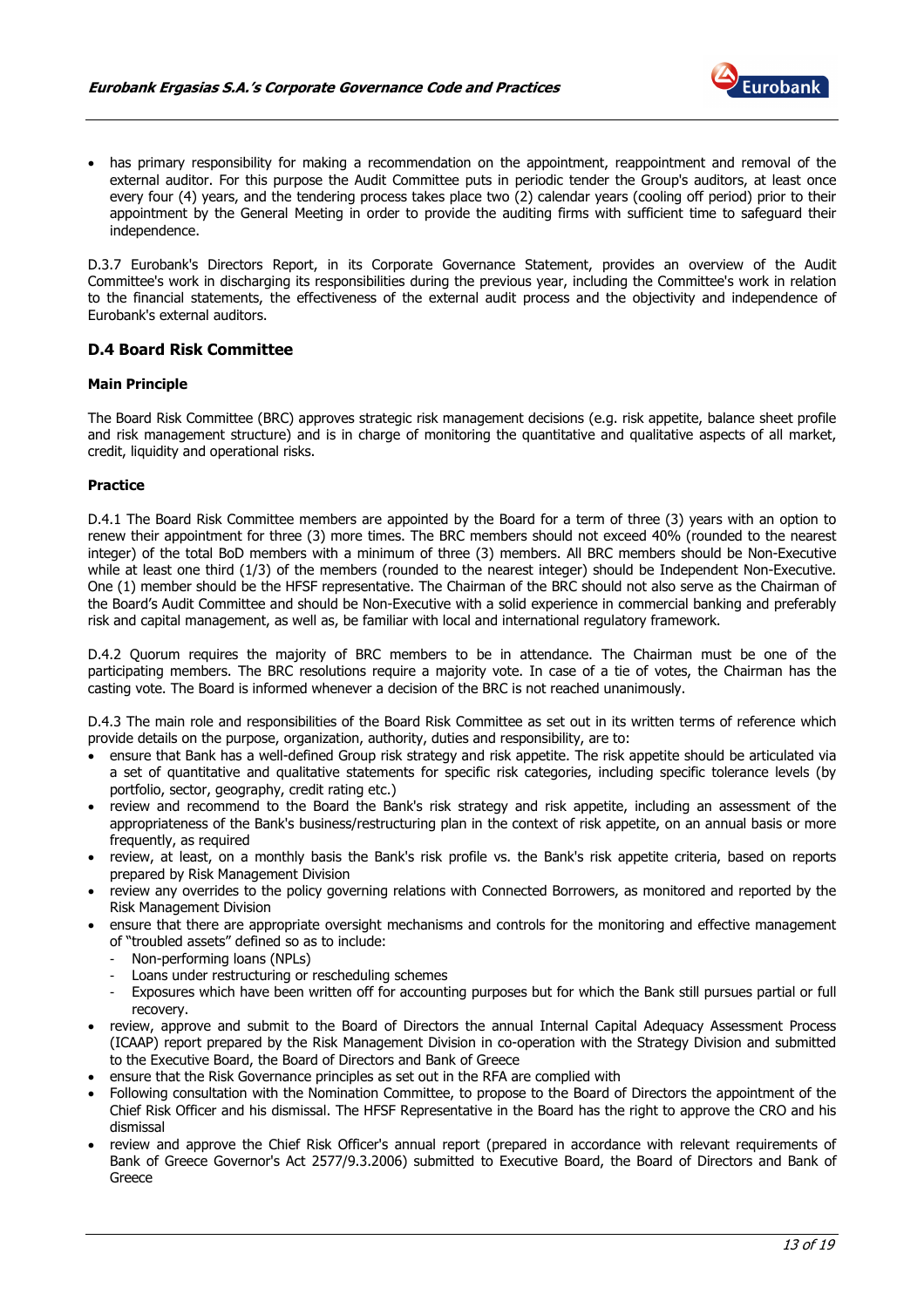

• keep Board and Audit Committee updated on important relevant risk matters and, to propose to the Board corrective actions in case the Committee identifies that the risk strategy is not implemented, partly or in full.

D.4.4 Eurobank's Directors Report, in its Corporate Governance Statement, describes Board Risk Committee's work during the previous year.

# D.5 Strategic Planning Committee

#### Main Principle

The Board at its meeting held on 16 February 2015 decided the establishment of the Strategic Planning Committee (SPC). The SPC's role is to assist the Executive members of the Board in planning and developing the Group's Strategy.

#### Practice

D.5.1 The SPC members are appointed by the Board, on the recommendation of its Chairman, following the proposal by the Nomination Committee. The Committee's members are appointed for a term of three (3) years that can be renewed up to three (3) times. The Committee consists by at least five (5) members who may be, besides the Chairman and the CEO, either Board's Executive members or Senior Executive Officers.

D.5.2 The Committee has a quorum and duly convenes if half of its members plus one (including the Chairman or the CEO) are present. Decisions shall be validly taken by simple majority vote of members present. In case of a tie of votes the Chairman (or in his absence the CEO) has the casting vote. The Board shall be informed whenever a decision of the Committee is not reached unanimously. The opinion of the minority should be recorded in the meeting's minutes.

D.5.3 The main role and responsibilities of the Strategic Planning Committee as set out in its written terms of reference which provide details on the purpose, authority, duties and responsibilities, are to:

- ensure that the Group develops a well-defined planned medium term strategy in line with the Board's guidance and its approved business and restructuring plan
- set the key objectives and goals of the business plan and the annual budget, to review major business initiatives within the framework of which the Executive Board draws up the annual budget and the medium term business plan to be reviewed and approved by the SPC, before its submission for approval to the Board
- review and propose to the Board strategic partnerships, rights issues, issuing convertibles and/or launching debt issuance programs, acquisitions or disposals, the formation of joint ventures and all other major investments or disinvestments by the Group; and where deemed necessary, make proposals, to the Board on all of the above issues
- maintain and take all necessary actions on regulatory and internal capital required to cover all types of risks (incl. strategic and reputational risks, as well as other non-quantifiable risks) and to ensure that capital requirements are met at all times
- review and evaluate all major Group's initiatives aiming at transforming the business and operating model
- monitor on a regular basis the strategic and the key performance indicators of the Group, including the segmental view
- review and, as needed, make proposals to the Board on all other issues of strategic importance to the Group.

The Committee reports to the Board on a quarterly basis.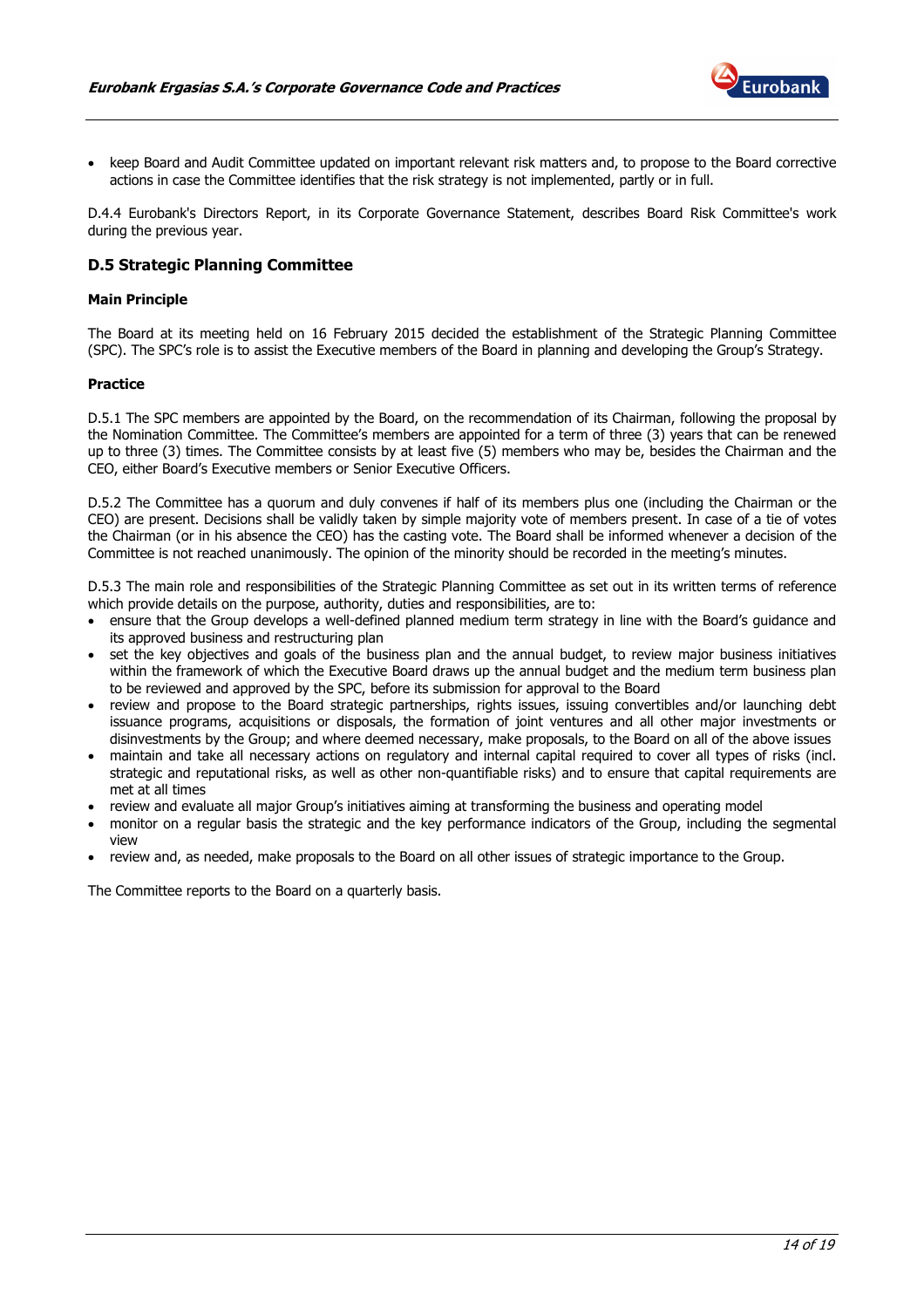

# SECTION E: Remuneration

#### E.1 The Level and Components of Remuneration

#### Main Principle

The Eurobank remuneration policy forms an integral part of the Bank's corporate governance practice and is developed in accordance to its operational model, business strategy, objectives, long-term interests of the Bank as well as the longterm value creation for shareholders and incorporates measures to avoid conflict of interest.

Also, the remuneration policy is consistent with and promotes sound and effective risk management and does not encourage excessive risk-taking on behalf of the Bank.

The Bank has established a competitive compensation framework, in order to attract, engage and retain its Directors and employees. Its basic principles are to:

- safeguard that the compensation is sufficient to retain and attract executives with appropriate skills and experience
- monitor that internal equity between business units is applied
- avoid excessive risk behaviour
- link compensation with long-term performance.

The continuous monitoring of market trends and best practices creates a competitive remuneration policy that is transparent and promotes internal equity.

#### **Practice**

E.1.1 Following a proposal from the Remuneration Committee, the remuneration of all Directors is determined by the Non-Executive Directors, subject to the approval of the General Meeting of Shareholders.

According to Eurobank's remuneration policy, at least 40% of the variable remuneration awarded is deferred over a period which is not less than three (3) to five (5) years, vests no faster than on a pro-rata basis and is correctly aligned with the nature of the business, its risks and the activities of the employee in question.

At least 50% of the variable remuneration awarded consists of shares or equivalent ownership interests and where possible, other instruments within the meaning of Article 52 or 63 of Regulation (EU) No 575/2013. The instruments referred to above, shall be subject to an appropriate retention policy designed to align incentives with the longer-term interests of the Bank. Any equity remuneration related scheme is approved by the General Meeting. Variable remuneration (deferred and non-deferred) is paid or vests only if it is sustainable according to the financial situation of the Bank as a whole, and justified on the basis of the performance of the Bank, the business unit and the individual concerned.

Without prejudice to the general principles of national contract and labour law, the total variable remuneration shall generally be considerably contracted where subdued or negative financial performance of the Bank occurs, taking into account both current remuneration and reductions in payouts of amounts previously earned, including through malus or clawback arrangements.

Moreover the provisions of the Law 4261/2014 are also applied.

For as long as the Bank participates in the government program for enhancing liquidity and receives capital support from the Hellenic Financial Stability Fund, it shall also comply to the restrictions regarding remuneration as per the respective laws 3723/2008 and 3864/2010.

E.1.2 The remuneration of the Non-Executive Directors is fixed in order to avoid potential conflict of interest.

E.1.3 Under Greek Company Law, the appointment of a Director may be revoked at any time without notice by the General Meeting.

# E.2 Procedure

#### Main Principle

The remuneration policy and its revisions are approved by the Non-Executive Directors following the recommendations from the Remuneration Committee.

The implementation of the remuneration policy is subject to annual internal audit review from the Internal Audit Unit.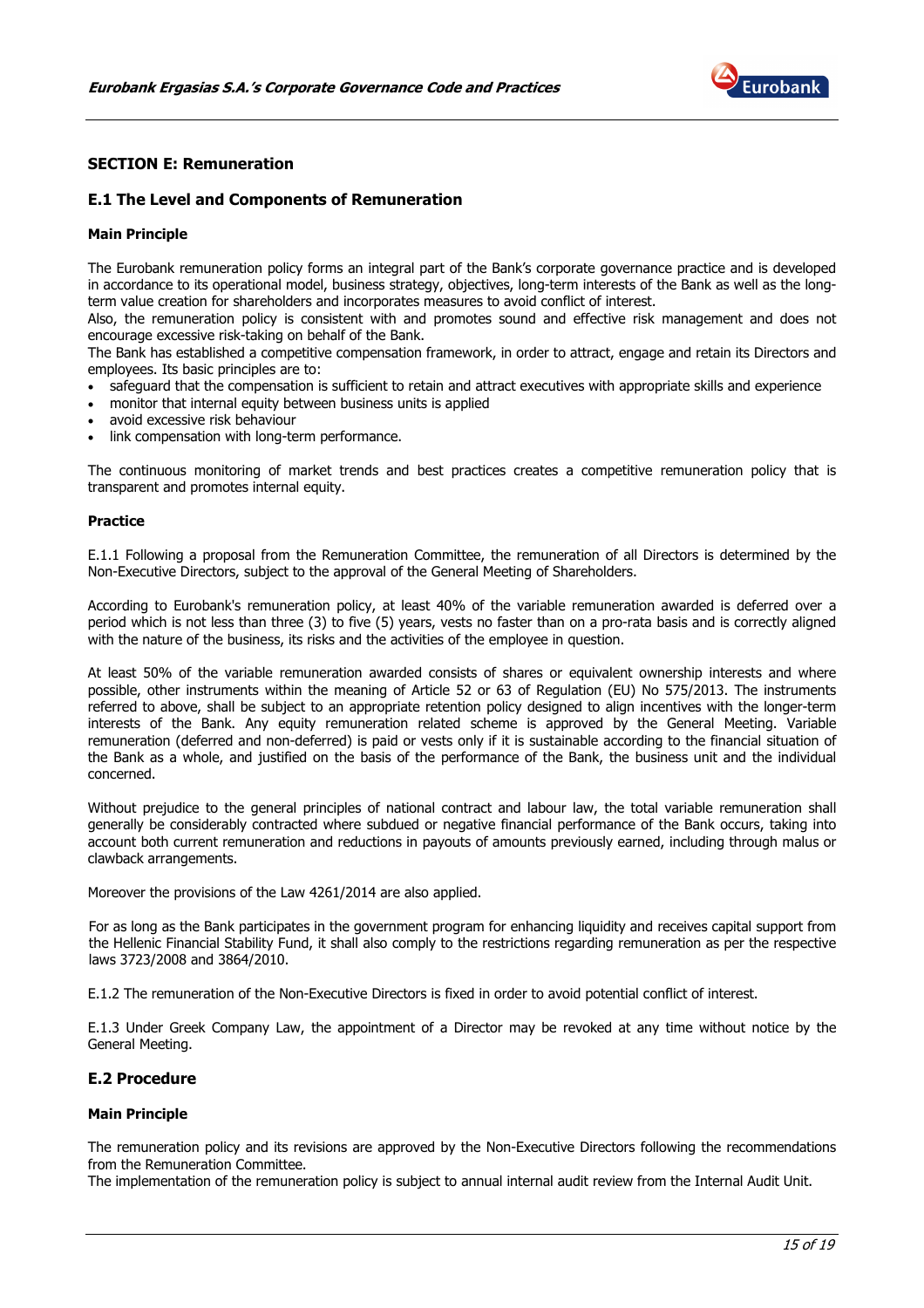

#### Practice

E.2.1 The Non-Executive Directors have the responsibility to approve and periodically review Bank's remuneration policy and oversee its implementation at Group level.

In particular the Non-Executive Directors have the following responsibilities regarding remuneration:

- to approve the remuneration policy and its revisions
- to determine the remuneration of Board members (Executive and Non-Executive), subject to approval from the General Meeting
- to approve the total performance related remuneration pool of the Group and its allocation among Business Units / subsidiaries
- to approve the Bank's total remuneration framework taking into consideration the market trends as well as the current laws and regulations
- to approve any exceptions to the approved total remuneration framework regarding employees whose activities have a material impact on the Bank's risk profile
- to approve any exceptions to the approved total remuneration framework for the Heads of Group Internal Audit, Compliance & Regulatory Requests and Group Risk Management
- to approve any payment or compensation commitment to be made to an executive member of the Board on termination of his/her office, subject to approval from the General Meeting
- to approve all exposures of Remuneration Committee members and ensure that the exposures granted and their terms are compliant with current laws and regulations. No member is present when his exposure is being considered
- to ensure compliance of the remuneration policy and its application with current laws and regulations
- to provide, when appropriate, adequate information to the General Meeting regarding their activities, with the assistance of the Remuneration Committee.

E.2.2 The Board has delegated to the Remuneration Committee the responsibility to provide specialized and independent advice for matters relating to remuneration policy, and its implementation at Bank and Group level. The Remuneration Committee members should not exceed 40% (rounded to the nearest integer) of total BoD members with a minimum of three (3) members. All of its members should be Non-Executive, while the majority of the members including the Chairman should be Independent Non-Executive. One (1) member should be the HFSF representative.

E.2.3 The Committee is in quorum and meets validly when half of its members plus one are present or represented, provided that no less than three (3) Committee members are present. Decisions of the Committee shall be validly taken by an absolute majority of the members who are present and represented. In case of a tie, the Chairperson of the Committee has a casting vote. No individual is present when his/her own remuneration is being considered. In carrying out its duties, the Committee is accountable to the Board.

E.2.4 The main role and responsibilities of the Remuneration Committee as set out in its written terms of reference which provide details on the purpose, authority, duties and responsibilities, are to:

- inform, advise and support the Non-Executive Directors regarding the design, revision and the implementation of the remuneration policy both at Bank and Group level
- ensure compliance of the remuneration policy and its application with current laws and regulations
- propose to the Non-Executive Directors, the total performance related remuneration pool of the Group and its allocation among Business Units / companies
- propose to the Non-Executive Directors, the remuneration of the members of the Board
- propose to the Non-Executive Directors the Bank's total remuneration framework taking into consideration the market trends as well as the current laws and regulations
- propose to the Non-Executive Directors of the Board for their approval any exceptions from the approved total remuneration framework regarding employees whose activities have a material impact on the Bank's risk profile
- approve any remuneration adjustments within the approved total remuneration framework for the Heads of Group Internal Audit, Compliance & Regulatory Requests and Group Risk Management
- propose to the Non-Executive Directors any exceptions from the approved total remuneration framework for the Heads of Group Internal Audit, Compliance & Regulatory Requests and Group Risk Management
- approve the remuneration of the Board members and the CEOs of all subsidiaries
- consider and recommend to the Non-Executive Directors of the Board any payment or compensation commitment to be made to an executive member of the Board on termination of his/her office
- approve all exposures of Board members, Executive Board Members, Management Committee members, Legal Counsel, Heads of Internal Audit, Compliance & Risk Management (excluding Remuneration Committee members whose exposures are approved by the Non-Executive Directors of the Board) and ensure that the exposures granted and their terms are compliant with current laws and regulations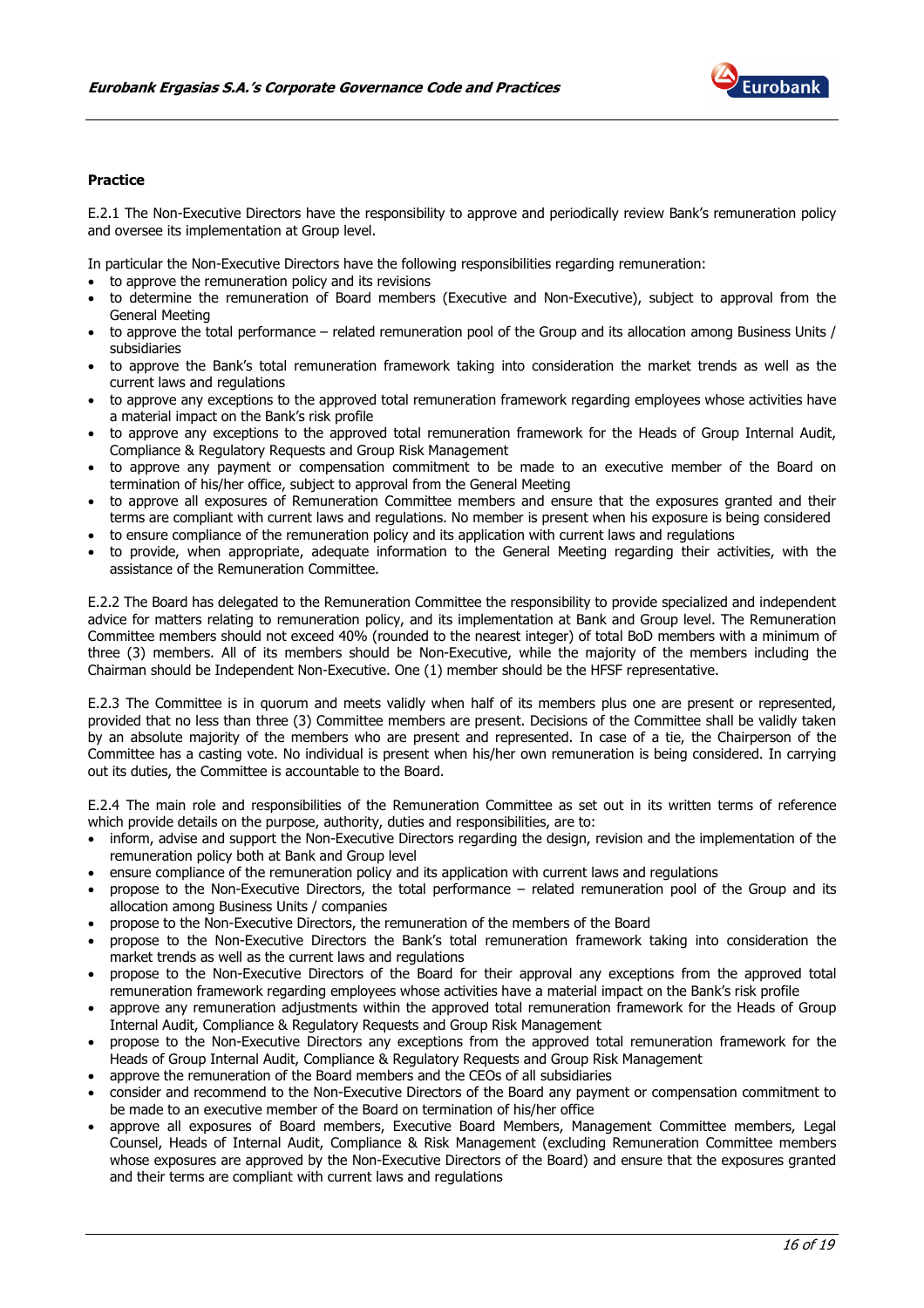

• provide, when appropriate, adequate information regarding its activities to the General Meeting.

While executing its duties, the Remuneration Committee shall, to the extent possible, and on an ongoing basis, take into account the long-term interests of shareholders, investors and other stakeholders in the Bank as well as the public interest, promote sound and prudent management and prevent or minimize any conflicts of interest that might arise.

E.2.5. Eurobank's Directors Report, in its Corporate Governance Statement, describes Remuneration Committee's work during the previous year.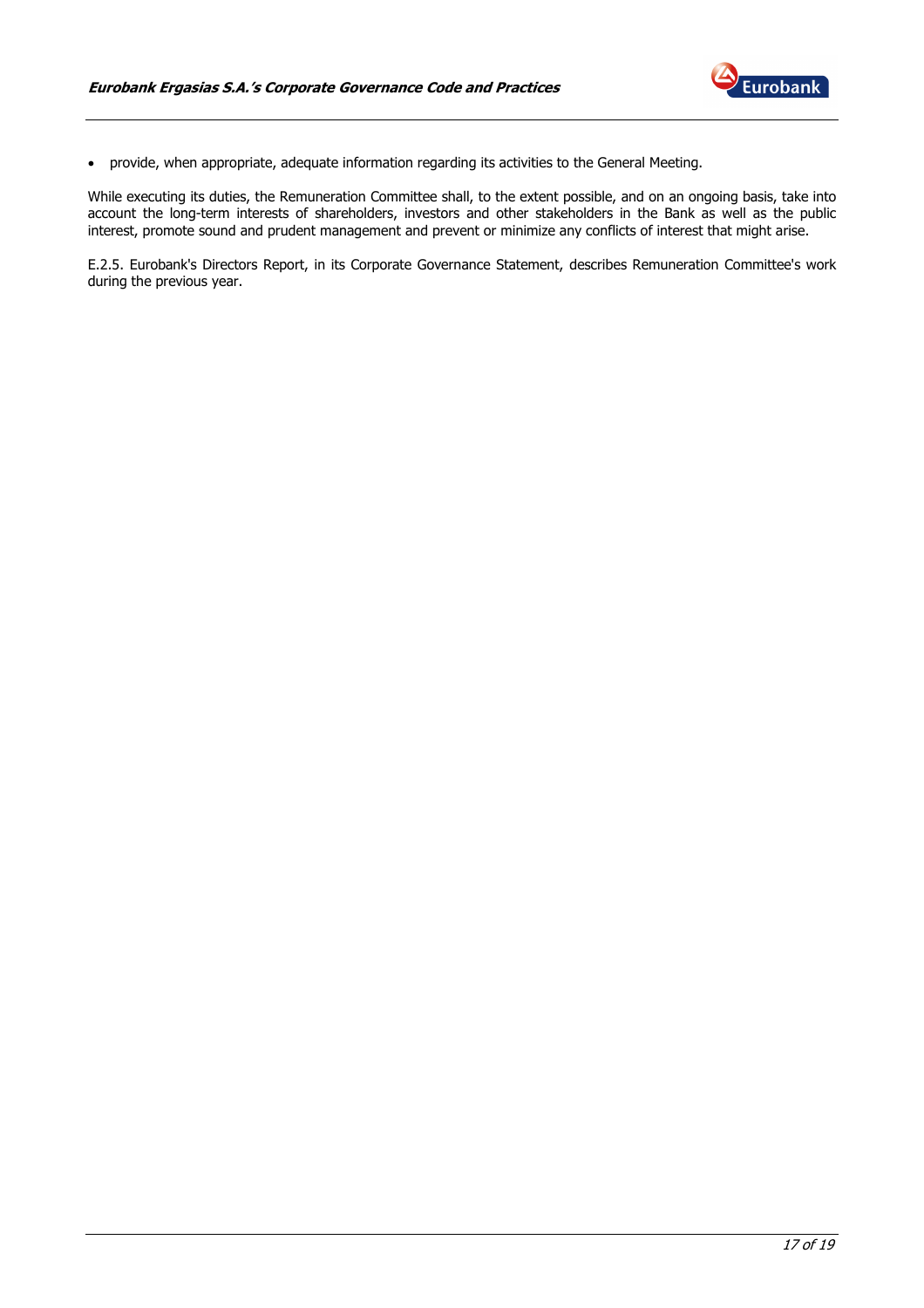

# SECTION F: Relations with Shareholders

# F.1 Dialogue with Shareholders

#### Main Principle

Eurobank is actively facilitating communication between Management and the shareholders. The Board as a whole has responsibility for ensuring that a satisfactory dialogue with shareholders takes place.

Whilst recognising that most shareholders' contact is with the CEO and CFO, the Chairman ensures that all Directors are made aware of their major shareholders' issues and concerns. The Board is kept in touch with shareholders' opinion in whatever ways are most practical and efficient.

#### Practice

F.1.1 Eurobank is actively facilitating interactive communication between the Management and the shareholders, through the following mechanisms:

- The Board's proposals to the General Meeting are accompanied by detailed explanations available on the website to enable an informed and constructive discussion of the issues at the General Meeting
- Through the Shareholder's Registry Sub-Division, all shareholders are able to address issues to Management either physically or by e-mail or by telephone and submit their proposals
- Roadshows: Roadshows and meetings enable institutional investors to maintain contact with Management, through the Group's Investor Relations Department
- Publications: Twice a year, the Shareholder's Registry Department and the Investor Relations Department issue a bulletin available in printed form and on the Group's website, which contains information about key issues concerning Eurobank and its shareholders. The bulletin makes extensive reference to the means available to shareholders for sending their comments and recommendations to the appropriate Departments of the Group
- Provide its shareholders with the following capabilities through its website:
	- Shareholders' frequently asked questions: the Shareholder's Registry Sub-Division gives uniform answers to frequently asked questions by the shareholders on the same subject
	- Electronic updates and alerts: interested parties who complete the "Electronic Updates Form" can receive timely alerts about the information they are interested in, specifying the exact web page where this information will be posted.

#### F.2 Constructive use of the General Meeting

#### Main Principle

The Board uses the General Meeting to communicate with shareholders and to encourage their participation.

#### Practice

F.2.1 The shareholders are called to express their opinions on the issues under review, during an open discussion. Any shareholder may request the Board of Directors to provide the General Meeting with specific information regarding Eurobank business, to the extent that this is useful for the actual assessment of the items on the agenda. Shareholders representing 5% of the paid-up share capital may require the Board of Directors to include additional items on the General Meeting's agenda or publish alternative draft resolutions for items already included in the agenda. Shareholders representing 20% of the paid-up share capital may require the Board of Directors to provide the General Meeting with information about the course of the Eurobank affairs and financial situation.

F.2.2 At any General Meeting, Eurobank proposes a separate resolution on each substantially separate issue, and especially, proposes a resolution at the Annual General Meeting relating to the annual financial statements. For each resolution, proxy forms provide shareholders with the option to direct their proxy to vote either for, against or to abstain.

F.2.3 Eurobank ensures that all valid proxy appointments received for General Meetings are properly recorded and counted. Voting is always by ballot. For each resolution Eurobank ensures that the following information is made available, within five (5) days after the General Meeting, on its website:

- the number of shares casting valid votes
- the percentage of share capital represented by these votes
- the total number of valid votes
- the number of votes for or against each resolution
- the number of shares in respect of which the vote was abstained.